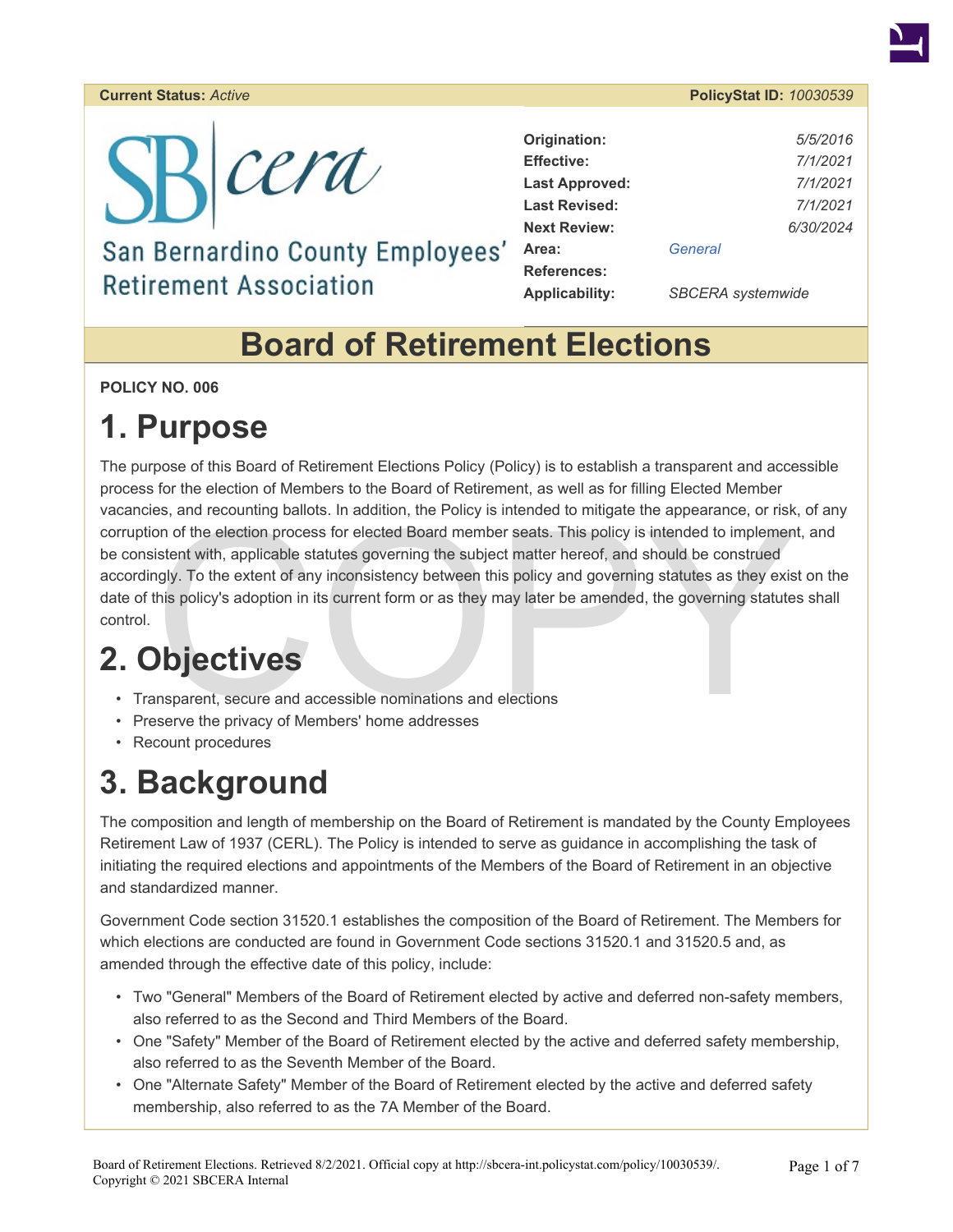- One "Retired" Member of the Board of Retirement elected by the retired membership, also referred to as the Eighth member of the Board.
- One "Alternate Retired" Member of the Board of Retirement elected by the retired membership, also referred to as the 8A Member of the Board.

There are also four members of the Board of Retirement who are appointed by the County Board of Supervisors (Fourth, Fifth, Sixth and Ninth Members). One of the appointed members may, but need not be, an elected County Supervisor. The final member is the County Treasurer-Tax Collector who serves as an Ex-Officio Member (First Member).

All Members serve three year terms except the Ex-Officio Member.

Because the CERL does not prescribe procedures for nominating and electing candidates, filling vacancies, or conducting recall elections, and does not incorporate the California Elections Code, the guidelines contained in this Policy are hereby adopted by the Board of Retirement to provide clear direction for the election process.

Elections will be conducted by mail ballot as nearly as practicable in accordance with California Uniform District Election Law (UDEL), except that the notice of the election is to be posted rather than published. (Elections Code Sections 10500, et seq.; 3000, et seq.; 4002; and 4004.)

# **4. Eligibility and Certification of Candidates**

ive general member or any deferred general member of SBCERA, is eligible to run for the position third member of the Board. To be eligible to run as a safety member, the member must be a up classified as safety. The altern Any active general member or any deferred general member of SBCERA, is eligible to run for the position of second or third member of the Board. To be eligible to run as a safety member, the member must be among the group classified as safety. The alternate safety member shall be that candidate for the seventh member from the group classified as safety, which is not represented by the seventh member who received the highest number of votes of all candidates in that group.

Candidates for the eighth member and alternate eighth member on the Board of Retirement shall be retired members of SBCERA. The alternate eighth member of the Board shall be elected separately by the retired members of SBCERA in the same manner and at the same time as the eighth member is elected.

These eligibility standards shall be deemed to be amended to comply with current provisions of the County Employees Retirement Law of 1937 or other applicable law relating to eligibility requirements for members of the Board of Retirement, or as determined by a court of competent jurisdiction.

In accordance with the receipt of the official candidate list provision, the SBCERA Chief Executive Officer (CEO), in consultation with Chief Counsel, shall certify a candidate's eligibility no later then the 81st day before the election in election years. In the event a candidate is not eligible, notice shall be provided to the Registrar of Voters or Contracted Independent Election Provider and to the ineligible candidate.

# **5. Elections Procedure and Schedule**

Elections are to be held on the first Tuesday in December of the election years in accordance with this Policy and the contract or agreement with the County Registrar of Voters or other entity conducting the election (Contracted Independent Election Provider). Special elections will be held only when a vacancy occurs and in accordance with the provisions in this Policy.

A Notice of Election will be posted in accordance with the election calendar at all SBCERA plan sponsors, the San Bernardino County Government Center and on the SBCERA website.

The "Outline of Election Events" for all regularly scheduled elections per the UDEL is as follows.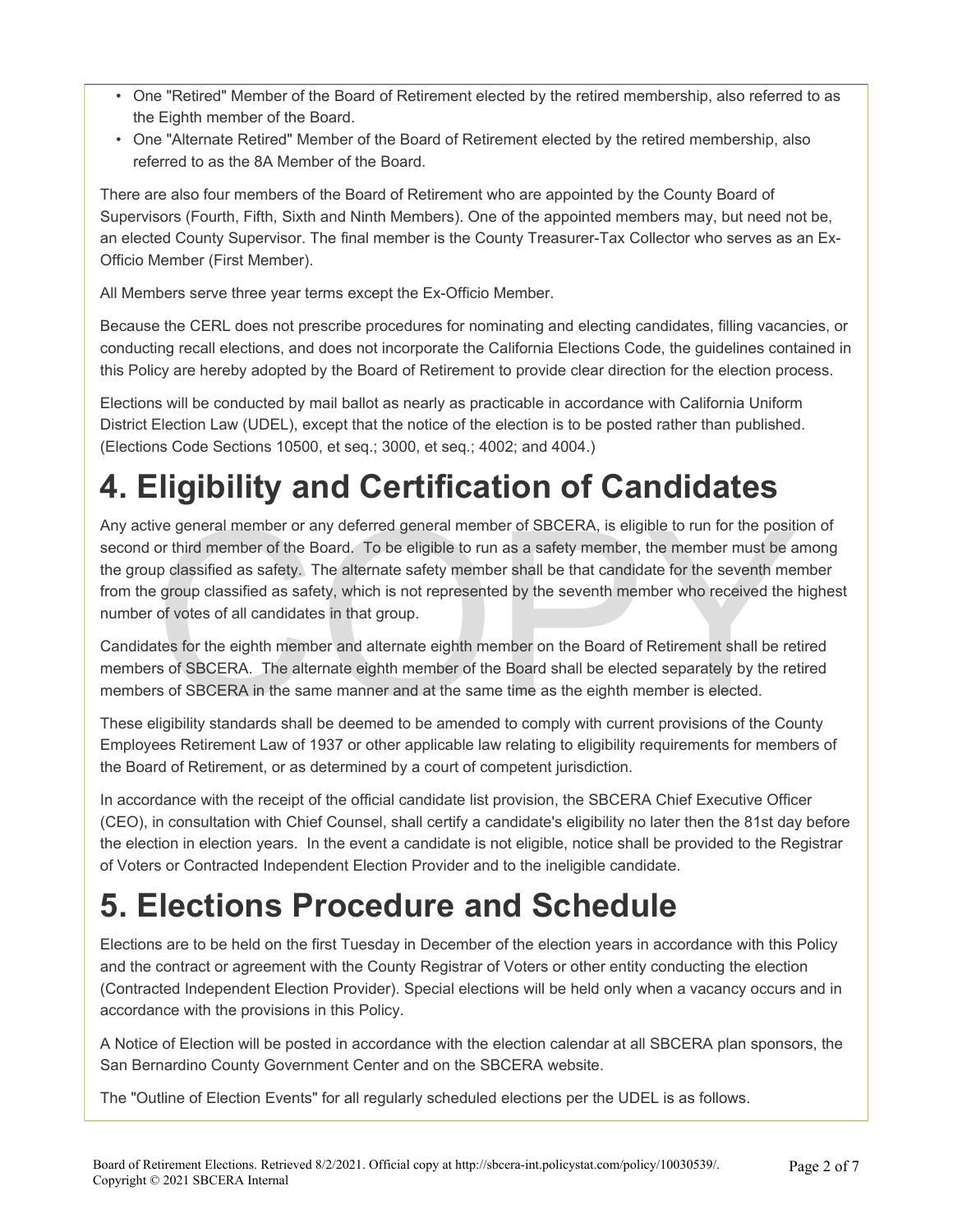| <b>DATE</b>                                                | <b>RESPONSIBLE</b><br><b>PARTY</b>          | <b>EVENT</b>                                                                                                                                                                                                                                                                                                                                                                                                                                                                                                                 |
|------------------------------------------------------------|---------------------------------------------|------------------------------------------------------------------------------------------------------------------------------------------------------------------------------------------------------------------------------------------------------------------------------------------------------------------------------------------------------------------------------------------------------------------------------------------------------------------------------------------------------------------------------|
| $-120th$<br>thru<br>-90th from<br>election<br>day          | Registrar of<br>Voters and<br><b>SBCERA</b> | <b>NOTICE OF ELECTION:</b><br>Post Notice of Election at SBCERA, SBCERA plan sponsors, the<br>Registrar of Voters office, the San Bernardino County Government<br>Center, and on the SBCERA website                                                                                                                                                                                                                                                                                                                          |
| $-113th$ day<br>thru<br>$-88$ <sup>th</sup><br>day         | Registrar of<br>Voters                      | <b>DECLARATION OF CANDIDACY:</b><br>Eligible SBCERA Members may obtain Declarations of Candidacy and<br>procedural information from the office of the Registrar of Voters, 777<br>East Rialto Avenue, San Bernardino during normal business hours.<br>(Sec. 10510, Elec. Code)                                                                                                                                                                                                                                               |
| 5:00 p.m.<br>$-88th$ day                                   |                                             | Last day and hour for eligible candidates to file candidacy papers.<br>(Sec. 10510, Elec. Code)                                                                                                                                                                                                                                                                                                                                                                                                                              |
| 5:00 p.m.<br>$-83rd$ day                                   | Registrar of<br>Voters                      | <b>NOMINATION EXTENSION:</b><br>If an incumbent elected officer for the Board of Retirement does not file a<br>Declaration of Candidacy by 5:00 p.m. on the 88th day before the<br>election, any other eligible SBCERA member shall have until 5:00 p.m.<br>on the 83rd day before the election to file candidacy papers for such<br>elective office.<br>(Sec. 91523 Gov't Code, 10516 Elec. Code)                                                                                                                           |
| $-83rd$ day                                                | Registrar of<br>Voters                      | <b>CANDIDATE LIST</b><br>The Registrar of Voters will provide the SBCERA CEO with an unofficial<br>list of candidates for the election.                                                                                                                                                                                                                                                                                                                                                                                      |
| -83 <sup>rd</sup> day                                      | <b>SBCERA</b>                               | <b>INSUFFICIENT NOMINEES:</b><br>If only one Member has been duly nominated in accordance with the<br>rules established for the holding of the election, no election will be held in<br>that office. The SBCERA CEO shall prepare a resolution for the Board<br>of Retirement to declare the uncontested candidate(s) the winner(s) at a<br>regular meeting held prior to the first day of the term of the office(s), and<br>prepare the item for the Board of Supervisors to declare the winner.<br>(Sec. 10515 Elec. Code) |
| -60th day                                                  | <b>SBCERA</b>                               | <b>INITIAL BALLOT MAILING LIST</b><br>Provide initial mailing list of Retired, General and Safety SBCERA<br>members to the Registrar of Voters (if there are sufficient candidates for<br>election).                                                                                                                                                                                                                                                                                                                         |
| $-57$ <sup>th</sup> day<br>thru<br>$-14$ <sup>th</sup> day | Registrar of<br><b>Voters</b>               | <b>WRITE-IN CANDIDATES:</b><br>Should there be sufficient candidates to hold an election, write-in<br>candidates may apply at the Registrar of Voters office. (Election Code<br>Sec. 8601). The Registrar of Voters shall confer with the CEO to ensure<br>eligibility.                                                                                                                                                                                                                                                      |
| -30th day                                                  | <b>SBCERA</b>                               | <b>UPDATED BALLOT MAILING LIST</b><br>Provide to the Registrar of Voters a list of members who have been<br>added or dropped from eligibility to vote in the appropriate election (if<br>there are sufficient candidates for election).                                                                                                                                                                                                                                                                                      |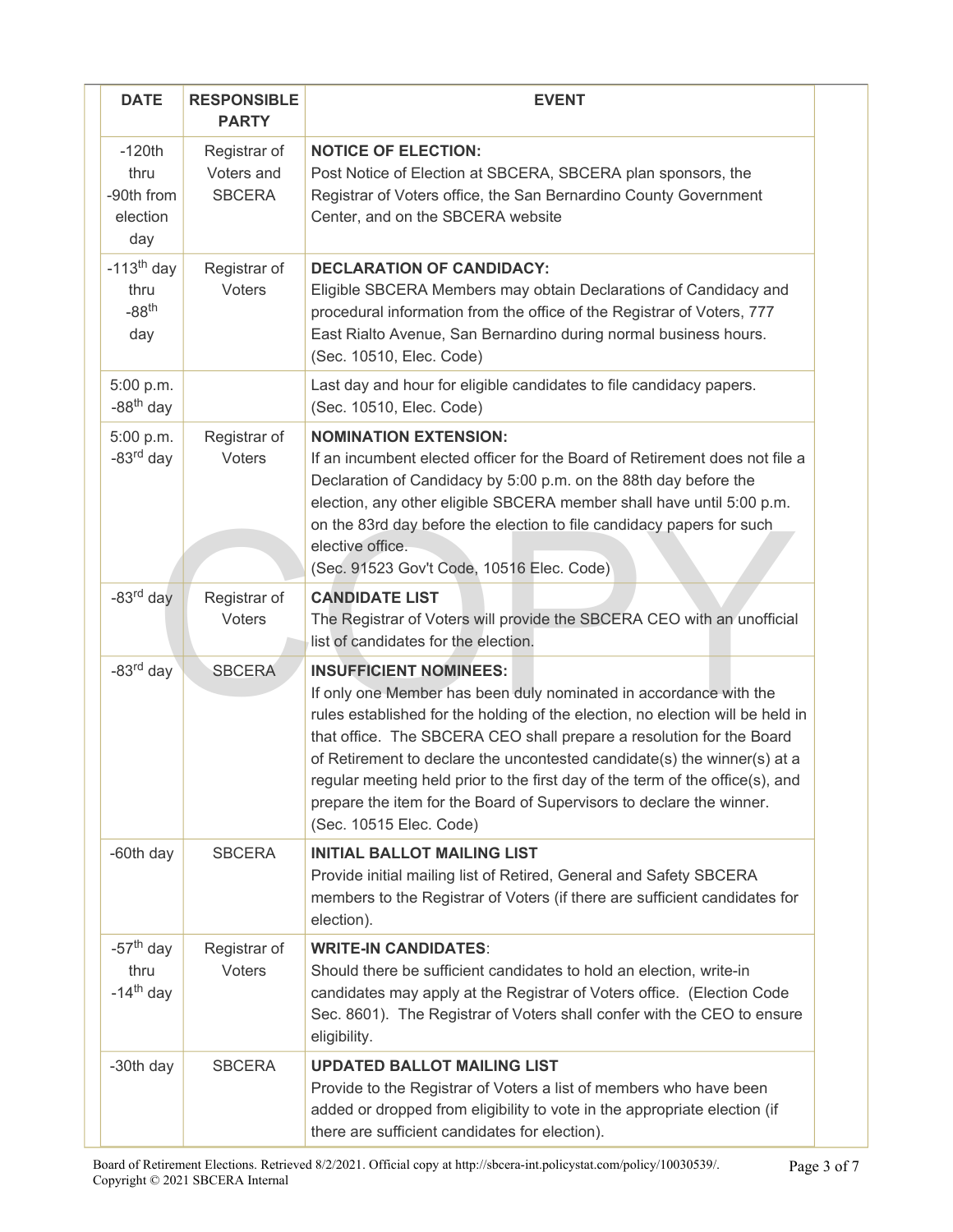| $-29th$ day<br>thru<br>$-10^{th}$ day        | Registrar of<br>Voters        | <b>MAIL OFFICIAL BALLOTS:</b><br>The Registrar of Voters shall commence mailing the official ballots and<br>sample ballots to each eligible SBCERA Member not before 29 days<br>prior and shall complete the mailing by the 10th day prior to the election.<br>(Sec. 4101 Elec. Code)                                                                                                                                                                                                                          |
|----------------------------------------------|-------------------------------|----------------------------------------------------------------------------------------------------------------------------------------------------------------------------------------------------------------------------------------------------------------------------------------------------------------------------------------------------------------------------------------------------------------------------------------------------------------------------------------------------------------|
| -29th day<br>thru $-0$<br>day                | <b>SBCERA</b><br>members      | <b>RETURN OF OFFICIAL BALLOTS</b><br>Eligible SBCERA members may return voted ballots by mail or drop<br>them off at the Registrar of Voters office in San Bernardino. Members<br>may also request and vote a replacement ballot in person at the<br>Registrar of Voters office during this period. The first Tuesday in<br>December at 5:00 p.m. is the last day and hour that voted ballots may be<br>received in the office of the Registrar of Voters in order that they may be<br>eligible to be counted. |
| First<br>Tuesday<br>in<br>December<br>$(+0)$ | Registrar of<br>Voters        | <b>ELECTION DAY:</b><br>The Registrar of Voters will be open to receive voted ballots and issue<br>replacement ballots.                                                                                                                                                                                                                                                                                                                                                                                        |
| 5:00 p.m.<br>$(+0)$                          | Registrar of<br><b>Voters</b> | <b>RETURN OF OFFICIAL BALLOTS:</b><br>Last day and hour that voted ballots may be received in the office of the<br>Registrar of Voters in order that they may be counted.                                                                                                                                                                                                                                                                                                                                      |
| +1 Day                                       | Registrar of<br><b>Voters</b> | <b>OFFICIAL CANVASS:</b><br>The Registrar of Voters shall commence the canvass of the Mail Ballots<br>no later than the first Thursday after Election Day. Upon conclusion of<br>the canvass, the Registrar shall certify the results to provide them to the<br>SBCERA CEO.                                                                                                                                                                                                                                    |
| +14 Days                                     | Registrar of<br>Voters        | <b>DECLARATION OF RESULTS/ELECTION:</b><br>SBCERA CEO shall present a resolution to the Board of Retirement to<br>declare the results of the Election.                                                                                                                                                                                                                                                                                                                                                         |

The resultant date Board members elected shall take office is January 1<sup>st</sup> of the following year.

#### **6. Election Administration Responsibilities and Contract**

The SBCERA CEO shall serve as the elections official charged with ensuring the elections are conducted in accordance with this policy. S(he) may delegate powers and duties to other SBCERA Executive staff and/or to consultants, as appropriate.

The SBCERA CEO shall be responsible for noticing all elections; posting them on the SBCERA website; creating a list of eligible voters and forwarding it to the Registrar of Voters; and, swearing in newly elected members of the Board of Retirement.

In order to prevent an actual or perceived conflict of interest, the SBCERA Office shall not conduct the election.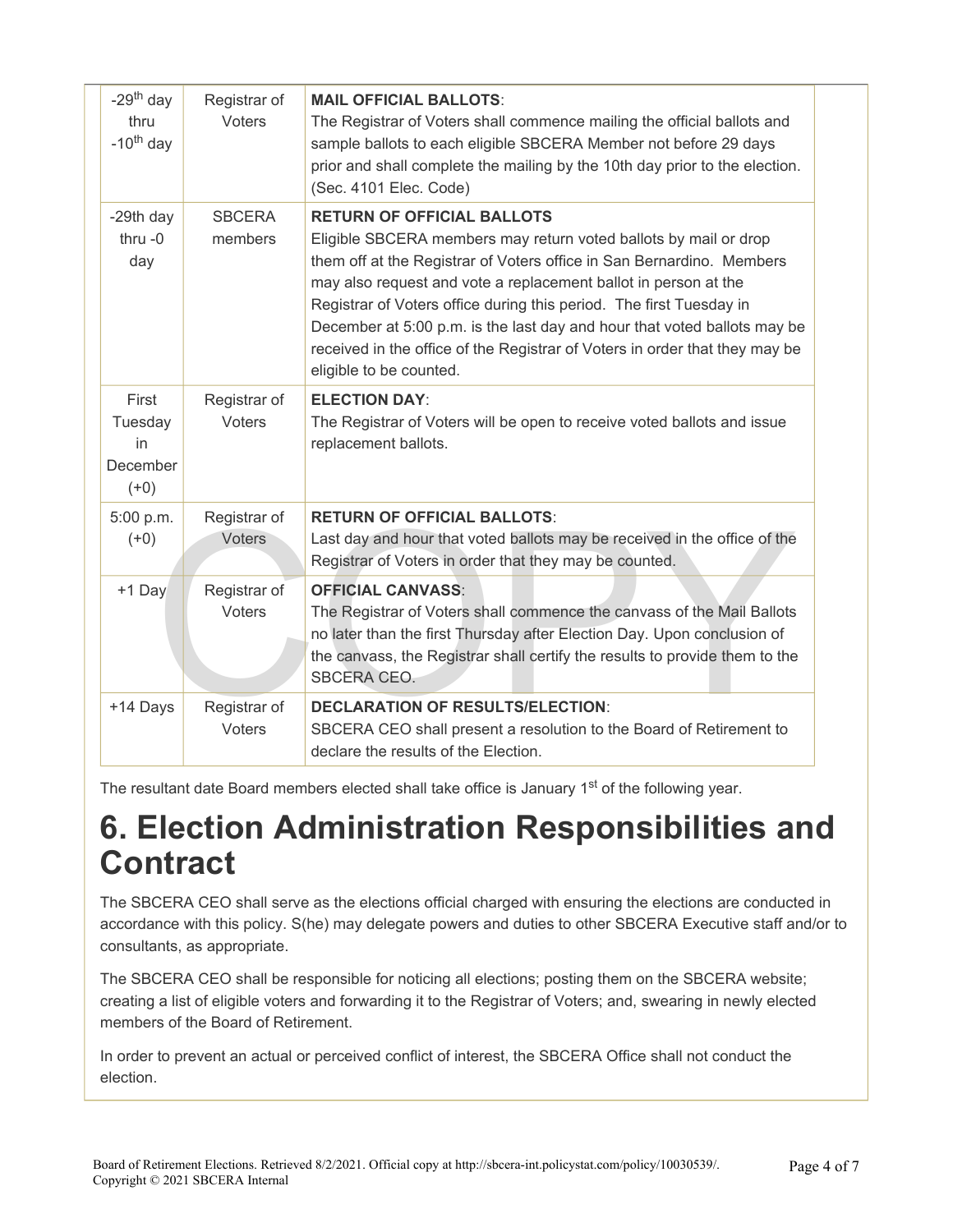# **7. Eligibility to Vote**

A member is eligible to vote for a candidate designated as a Safety or General member, only if the member belongs to the same category of membership and whose membership status is Active, Deferred Vested or Deferred Reciprocal membership during the last complete pay period in the month immediately preceding the month in which the election is held. A supplemental list of eligible voters shall be provided to the Registrar of Voters or Independent Contracted Election Provider at the end of this pay period to ensure an eligible voter receives a ballot.

A member is eligible to vote for a candidate designated as a retired member, only if the member belongs to the same category of membership and whose membership status is Retired or Disabled in the month immediately preceding the month in which the election is held. Beneficiaries of members are not entitled to vote.

### **8. Access to Membership Addresses**

The 1937 Act requires that individual records of a member or retired member shall be confidential and information contained therein, including a member's or retired member's address, shall not be disclosed except with written authorization of the member or retired member or upon order of a court of competent jurisdiction.

nbers or retired members as part of the election process for Board of Retirement under Governn<br>ection 31520.1. The qualified candidate will make a written request for membership mailing and<br>of the campaign literature to th Any qualified candidate for the Board may request SBCERA's CEO to mail appropriate campaign literature to the members or retired members as part of the election process for Board of Retirement under Government Code section 31520.1. The qualified candidate will make a written request for membership mailing and provide a copy of the campaign literature to the SBCERA CEO. Mailings will only be distributed to the membership represented by the office for which the candidate is running for election. The CEO will determine the cost of reproducing and mailing the requested campaign literature. Prior to such mailing, the qualified candidate will pay SBCERA for the cost, as determined by the CEO, of reproducing and mailing requested campaign literature to the SBCERA membership. The CEO will arrange the mailing of campaign literature. At no time will the candidate be provided names and/or addresses of member or retired members.

An eligible candidate may not display or disseminate information that advocates for or against any candidate on the ballot within 100 feet of the Registrar of Voters office.

# **9. Ballots**

Each member may cast one clearly marked ballot for one candidate for any Board seat up for election in which that member is eligible to vote. If a ballot is not clearly marked, e.g. the ballot reflects votes cast for multiple candidates running for the same seat, such ballot shall not be counted. If a member casts a ballot for a group other than his/her member group, e.g., a General member cast a ballot for a Safety or Retired member candidate, such ballot shall not be counted. If a member casts multiple ballots for the same seat in an election, and all such ballots include votes for the same candidate, only one ballot may be counted. If the member submits ballots which reflect votes for multiple candidates, none of the member's ballots shall be counted in such election. Ballots cast by anyone other than a member, e.g. a beneficiary, shall not be counted.

# **10. Recounting of Ballots**

Within five (5) calendar days of certification of the election results by the Board of Retirement, a candidate may, upon written application, request a recount of all ballots for the membership represented by the office for which the candidate ran for election.

Prior to the request count, the Registrar of Voters shall determine the cost of conducting the recount. The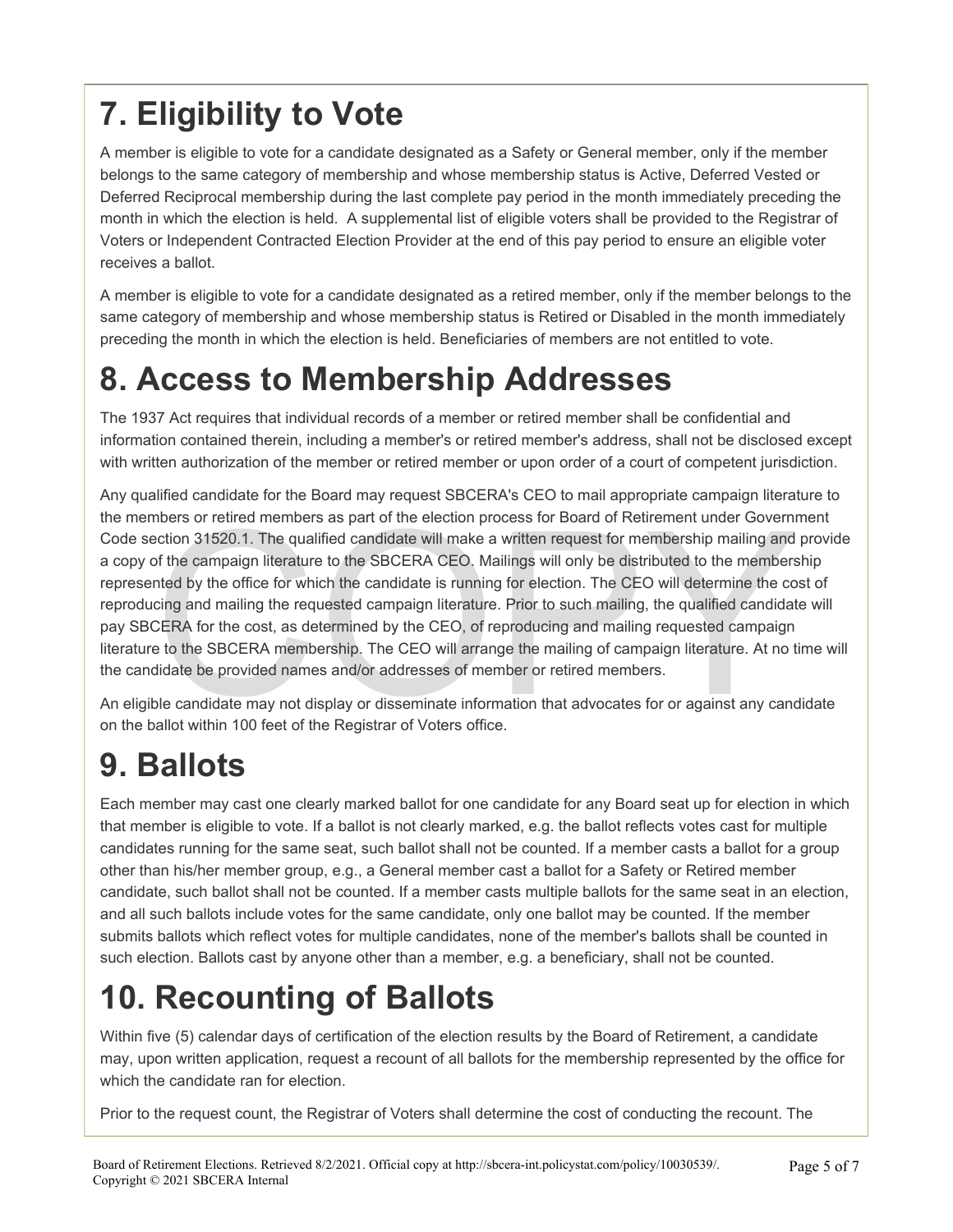candidate requesting the recount shall deposit this amount with the Registrar of Voters prior to the recount. Money so deposited shall only be returned to the candidate if, upon completion of the recount, the candidate requesting the recount is found to have received a plurality of all votes cast.

The recount shall be conducted by the Registrar of Voters in the same manner as the original count. The recount shall be commenced no later than ten (10) business days after the Board of Retirement certifies the results. The Registrar of Voters shall recount at least six hours per day and continue daily on business days until the recount is completed. The recount shall be open to the public.

# **11. Tie Votes**

If a tie vote makes it impossible to determine which of two or more candidates has been elected, the Registrar of Voters shall notify the Board of Retirement, and the Board of Retirement shall forthwith notify the candidates who have received the tie votes to appear before it at its next regularly scheduled Board of Retirement meeting or at a Special Board Meeting duly noticed, indicating the place and time. The Board of Retirement shall determine the tie by lot and the results shall be declared by the Board of Retirement. The candidate so chosen shall qualify, take office and serve as though elected at the preceding Board of Retirement election.

In the same so as to conceal the writing and so that they may appear as near alike as poss<br>s shall be placed in a box and, each of the candidates may draw one of the slips from the box, idrawing the slip on which is writte The CEO shall prepare as many apparently identical slips of paper as there are such candidates, and write the word "elected" on one slip of paper for the office to be filled, and the words "not elected" on the remaining slips, and fold the same so as to conceal the writing and so that they may appear as near alike as possible. The slips shall be placed in a box and, each of the candidates may draw one of the slips from the box, and the person drawing the slip on which is written the word "elected" shall be deemed elected to the Member seat in question. The Board of Retirement Chair may appoint any person present to draw a slip for any candidate who fails to appear at the time specified in the notice. The order in which candidates will draw the slips will be the same order which their names appeared on the ballot.

# **12. Filling Vacancies**

In the event of a vacancy in the Second, Third, Seventh, Alternate Seventh or Eighth member position on the Board of Retirement, an election to fill the vacancy will be held at the earliest possible date as permitted under the provisions of the CERL and the UDEL.

If the remaining term of that vacant seat is less than one year, the seat may remain vacant until filled for the next full term. If the remaining portion of the current term is six months or less on the date of the election, a single election may be held to fill the vacancy for the remainder of the current term and to fill the position for the succeeding term if the vacancy is that of the Second, Third or Eighth member seat. This provision does not apply to the Seventh or Alternate Seventh member.

If the remaining term of the vacant seat is one year or more, nomination and voting shall be substantially in the manner prescribed for a regular election. The candidate receiving the highest number of votes for the vacated seat shall be declared elected to the seat. Such candidate shall assume office and be sworn in at the next regularly scheduled Board meeting or at a Special Session duly noticed for the purpose of swearing in the new member and conducting such other business as the Board determines. The candidates shall serve for the remainder of the term and to a succeeding term if provided for by statute. In the event no candidate submits an application to fill an elected vacancy on the Board, a subsequent election process to fill the elective seat shall be initiated after 60 days if the remaining term of the vacant seat still remains one year or more.

There is no provision in the CERL to allow the appointment of an interim elected Member to the Board of Retirement in lieu of conducting an election.